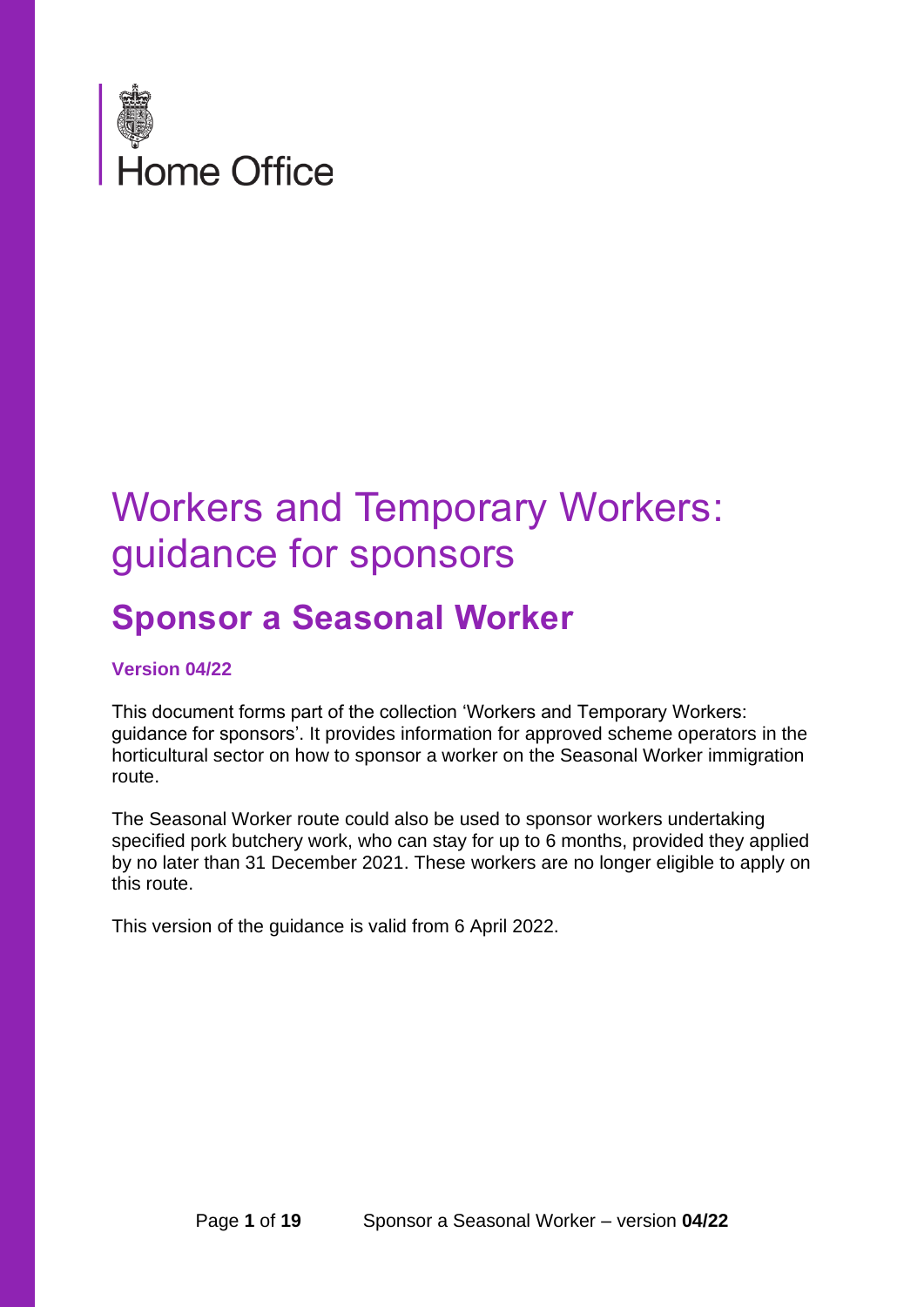<span id="page-1-0"></span>

| SE <sub>1</sub>                                                         |  |
|-------------------------------------------------------------------------|--|
|                                                                         |  |
| Who needs to be sponsored on the Seasonal Worker route?  8              |  |
| What are the sponsorship requirements for the Seasonal Worker route?  8 |  |
| <b>SE2.</b>                                                             |  |
|                                                                         |  |
|                                                                         |  |
|                                                                         |  |
| SE3.                                                                    |  |
|                                                                         |  |
|                                                                         |  |
|                                                                         |  |
|                                                                         |  |
|                                                                         |  |
| SE4.                                                                    |  |
|                                                                         |  |
|                                                                         |  |
|                                                                         |  |
|                                                                         |  |
|                                                                         |  |
|                                                                         |  |
| <b>SE5.</b>                                                             |  |
|                                                                         |  |
|                                                                         |  |
|                                                                         |  |
|                                                                         |  |
| Salary for workers in the specified pork butchery work sector  17       |  |
|                                                                         |  |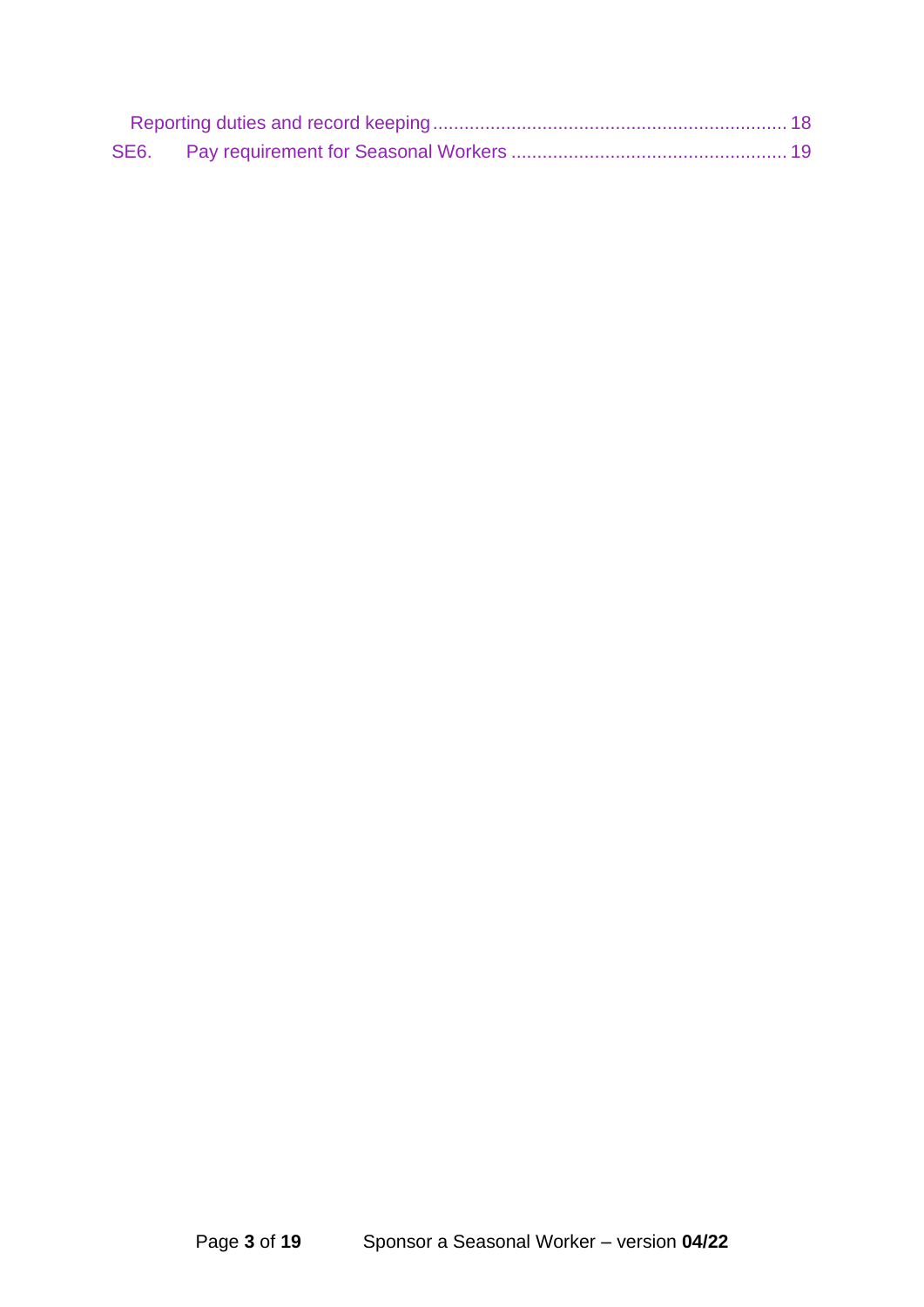# <span id="page-3-0"></span>About this guidance

This document provides information for approved scheme operators in the horticultural sector on how to sponsor an overseas worker on the Temporary Work – Seasonal Worker immigration route.

The Seasonal Worker route allows employers in the horticulture sector to source overseas workers to do seasonal work for up to 6 months through an approved scheme operator.

The route could also be used to sponsor workers undertaking specified pork butchery work, who can stay for up to 6 months, provided they applied for a visa by no later than 31 December 2021. These workers are no longer eligible to apply on this route.

The route was known as the T5 (Temporary Worker) Seasonal Worker route before 11 October 2021. For details of recent changes to the Immigration Rules, see [Statement of Changes HC 1118](https://www.gov.uk/government/publications/statement-of-changes-to-the-immigration-rules-hc-1118-15-march-2022) and Statement [of Changes](https://www.gov.uk/government/publications/statement-of-changes-to-the-immigration-rules-hc-1220-29-march-2022) HC 1220 on GOV.UK. For previous versions of the Rules, see the [Immigration Rules Archive](https://www.gov.uk/government/collections/archive-immigration-rules) on GOV.UK.

### <span id="page-3-1"></span>**Other guidance you must read**

To make sure you meet all of the relevant requirements and fulfil your sponsorship duties, you must read the following parts of the sponsor guidance, in addition to this document:

- [Part 1: Apply for a licence](https://www.gov.uk/government/publications/workers-and-temporary-workers-guidance-for-sponsors-part-1-apply-for-a-licence)  $-$  if you do not already have a licence
- Part 2: Sponsor a worker for information on sponsoring workers common to all [Worker and Temporary Worker routes](https://www.gov.uk/government/publications/workers-and-temporary-workers-guidance-for-sponsors-part-2-sponsor-a-worker)
- [Part 3: Sponsor duties and compliance](https://www.gov.uk/government/publications/workers-and-temporary-workers-guidance-for-sponsors-part-3-sponsor-duties-and-compliance) for information about your duties as a licensed sponsor and the action we can take if you fail to meet these duties
- any relevant annexes or appendices referred to in the above documents

You can access all of these documents, and other information on sponsorship, on the [Sponsorship: guidance for employers and educators](https://www.gov.uk/government/collections/sponsorship-information-for-employers-and-educators) page on GOV.UK.

This guidance is subject to change. If you have printed or downloaded a copy of this guidance, check the version number and date on GOV.UK to ensure you are using the most up-to-date version.

#### <span id="page-3-2"></span>**Glossary**

There is a glossary of terms used throughout the sponsor guidance (including this document) at the beginning of [Part 1: Apply for a licence.](https://www.gov.uk/government/publications/workers-and-temporary-workers-guidance-for-sponsors-part-1-apply-for-a-licence)

In this document:

#### <span id="page-3-3"></span>**Horticulture sector**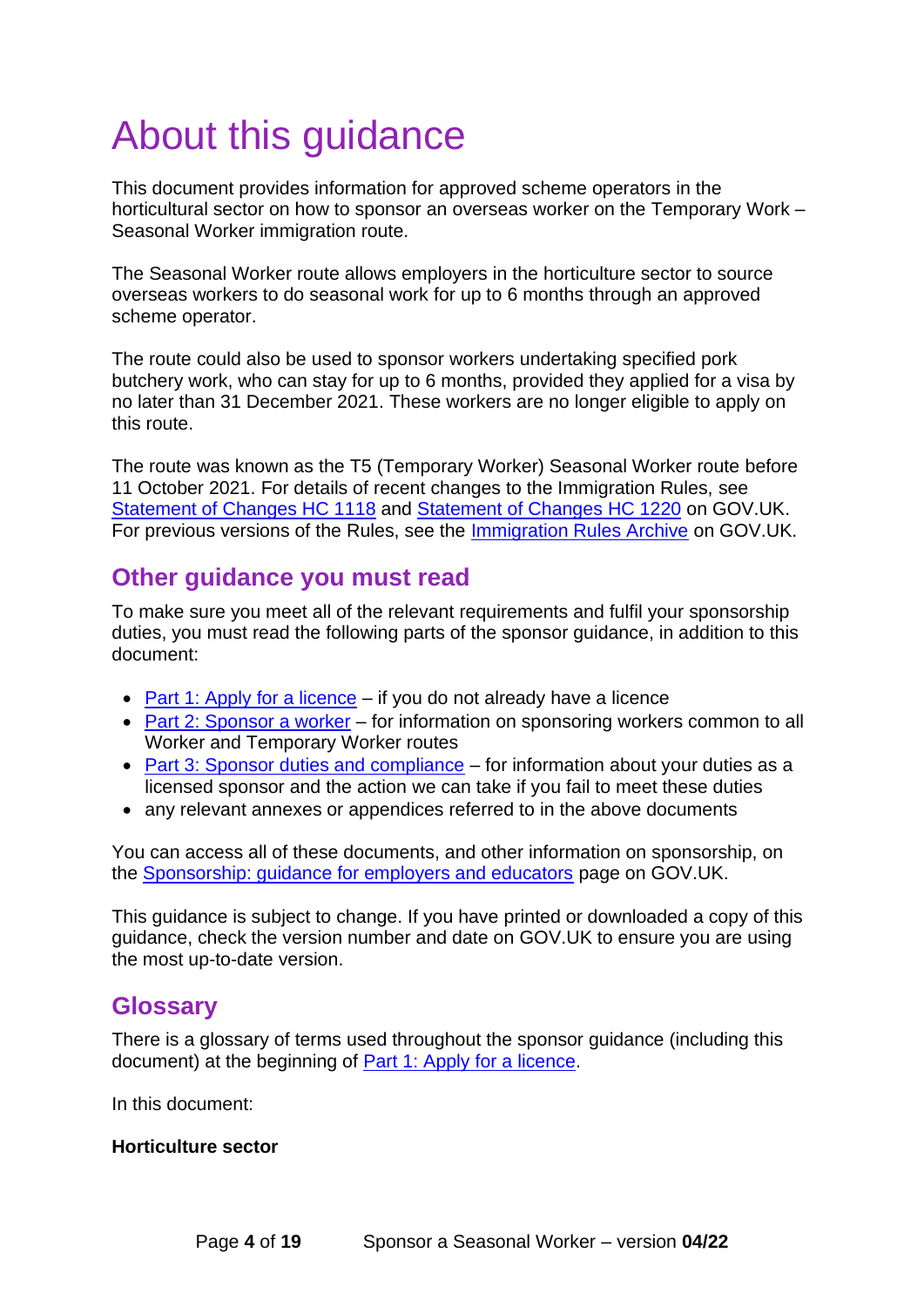This means those growing:

- protected vegetables those grown in glasshouse systems
- field vegetables those grown outdoors, including vegetables, herbs, leafy salads and potatoes
- soft fruit those grown outdoors or under cover e.g. in glasshouses or polytunnels. Includes strawberries, raspberries, blackcurrants, blueberries and all *ribes* and *rubus* species
- top fruit (orchard fruit) trees that bear fruit e.g. apples, plums, cherries, apricots
- vine and bines both twining or climbing flexible stems of certain plants, e.g. hops is a bine, and grapes is a vine
- mushrooms typically covers *agaricus bisporus* species but can also include more exotic species; normally grown indoors
- bulbs and cut flowers, such as daffodils, grown outdoors and indoors
- pot plants, such as seasonal bedding plants like pansies, violas, germaniums and poinsettias
- hardy ornamental nursery stock such as Christmas trees, shrubs, roses, ornamental trees and perennials
- tree and forest nurseries

#### <span id="page-4-1"></span>**Specified pork butchery work**

This means a butcher (occupation code 5431) involved in slaughtering and butchering pigs or preparing and processing pig meat.

For the role to be eligible under this route, the work must take place at a slaughterhouse, a processing site, or a farm.

#### <span id="page-4-0"></span>**Seasonal work**

This means employment which fluctuates or is restricted according to the season or time of the year.

#### **Seasonal Worker**

This means a person who is applying for, or has been granted, entry clearance on the Seasonal Worker route; or who you are sponsoring, or intend to sponsor, on that route.

#### **Seasonal Worker route**

This means the route in [Appendix Temporary Work –](https://www.gov.uk/guidance/immigration-rules/immigration-rules-appendix-t5-temporary-worker-seasonal-worker) Seasonal Worker to the Immigration Rules. Where the context requires it, it can also mean:

- the route in Appendix T5 (Temporary Worker) Seasonal Worker in place between 1 December 2020 and 10 October 2021 inclusive; or
- the Seasonal Worker sub-category of the Tier 5 (Temporary Worker) route in Part 6A of the Rules in force before 1 December 2020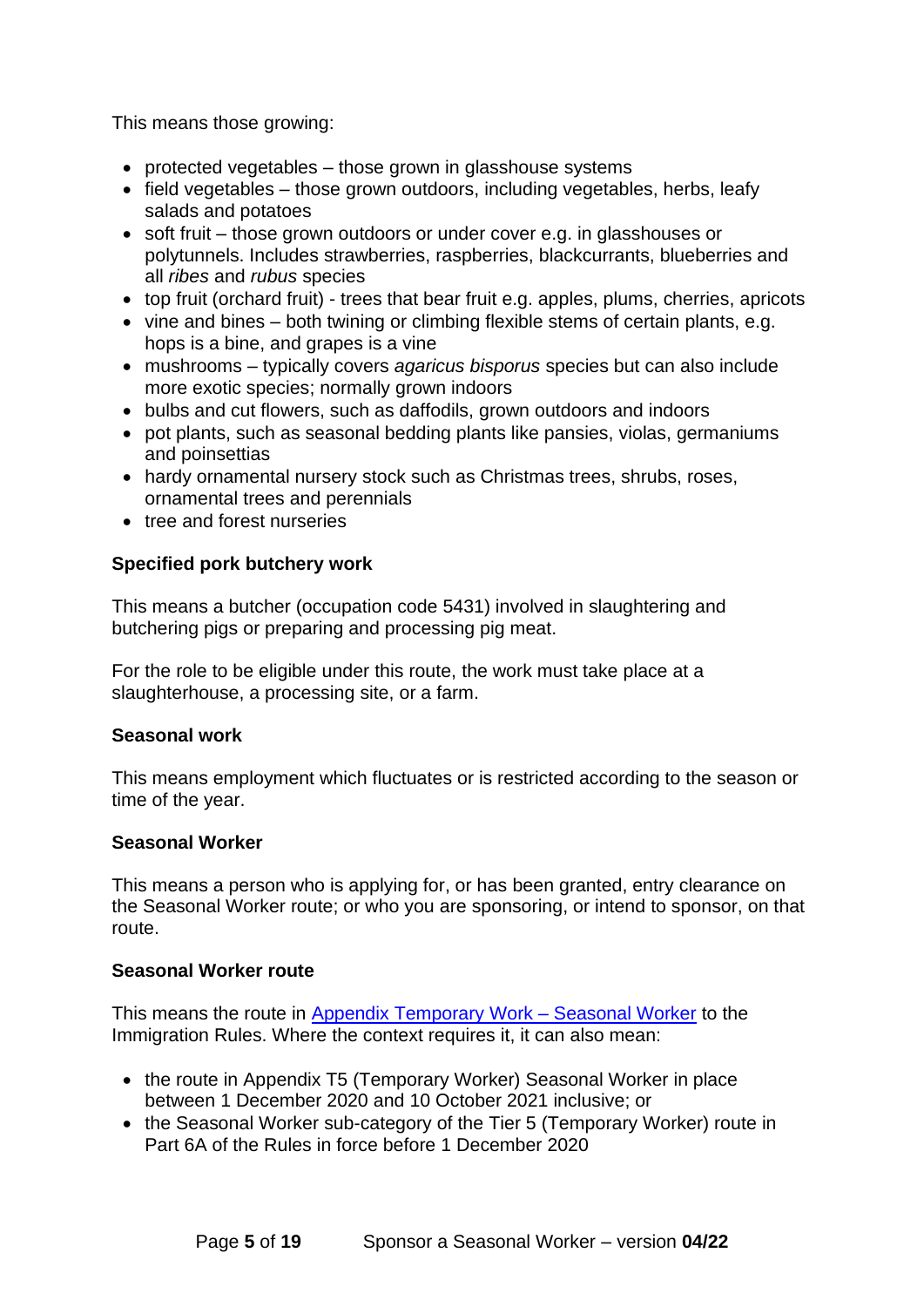You can find previous versions of the Immigration Rules in the [Immigration Rules](https://www.gov.uk/government/collections/archive-immigration-rules)  [Archive](https://www.gov.uk/government/collections/archive-immigration-rules) on GOV.UK.

## <span id="page-5-0"></span>**Contacts**

If you think this guidance has factual errors or broken links, you can email the [Business Helpdesk.](mailto:BusinessHelpdesk@homeoffice.gov.uk)

If you have read this guidance, and the guidance referred to above, and you still have any queries, you can call us on 0300 123 4699 or email the Business [Helpdesk.](mailto:BusinessHelpdesk@homeoffice.gov.uk)

## <span id="page-5-1"></span>**Version number and publication**

Below is information on the version number of this guidance and when it was published:

- version 04/22
- published on 6 April 2022

## <span id="page-5-2"></span>**Changes from last version of this guidance**

This version replaces version 03/22 (published on 16 March 2022). The following changes have been made:

- the concession for ornamental horticulture has been removed, as these roles are now incorporated within the Immigration Rules for this route.
- all references to haulage driving have been removed as these workers are no longer eligible for sponsorship.
- SE6: this section has been amended to:
	- o remove references to assigning a CoS before 6 April; and
	- $\circ$  clarify that only guaranteed basic gross pay is included in the pay requirement.
- other minor housekeeping changes.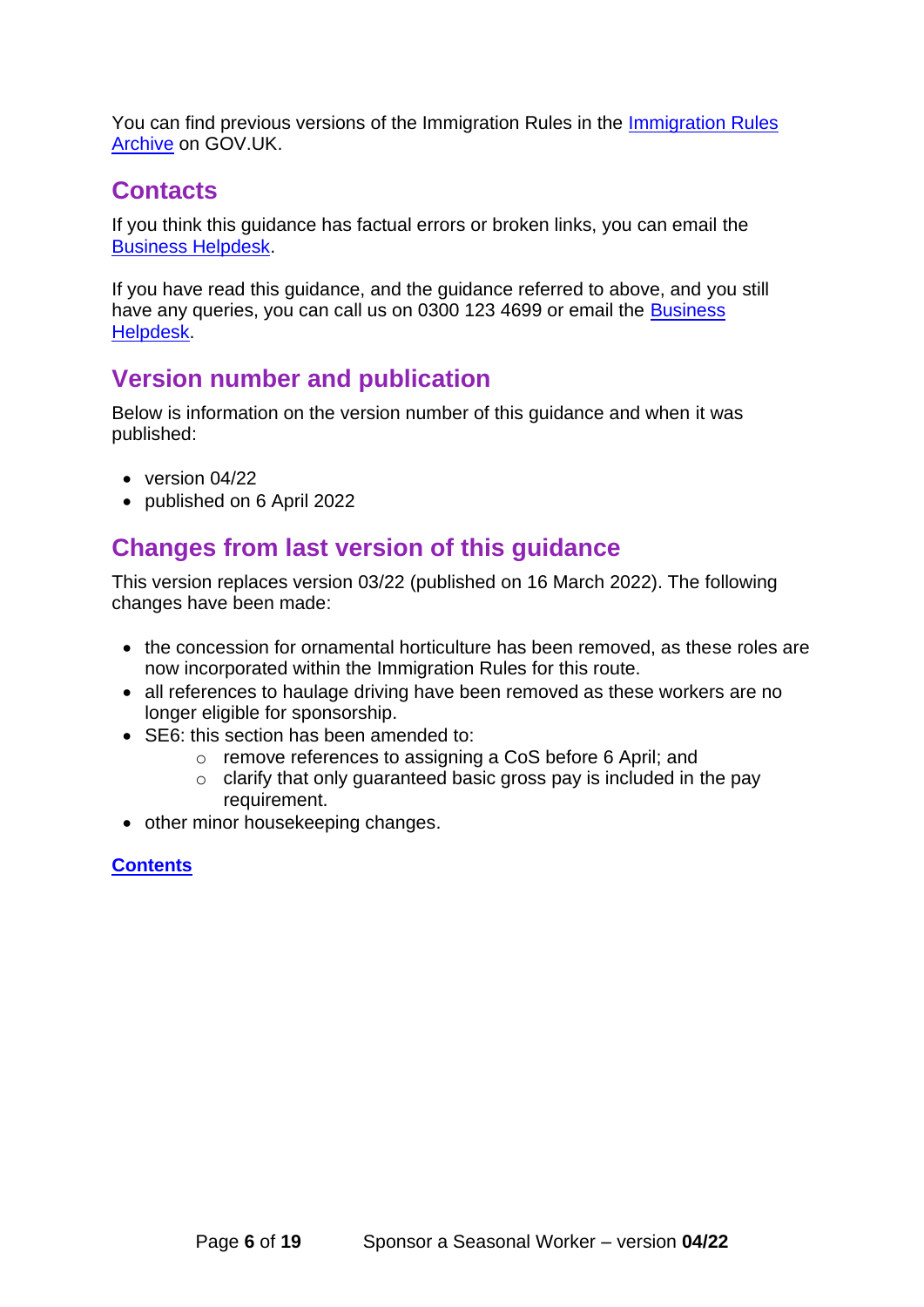## <span id="page-6-0"></span>SE1. Sponsoring Seasonal Workers: overview

This section provides an overview of the Seasonal Worker route and the sponsorship requirements you must meet.

#### <span id="page-6-1"></span>**What is the Seasonal Worker route?**

- SE1.1. The Seasonal Worker route is used for workers aged 18 or over to come to the UK:
	- on a scheme to undertake [seasonal work](#page-4-0) in the [horticultural sector](#page-3-3)
	- as workers undertaking [specified pork butchery work](#page-4-1) from 1 November and for up to 6 months

**Note**: the application periods for roles in pork butchery have now ended.

- SE1.2. To sponsor a worker on this scheme, you must be an [approved scheme](#page-7-2)  [operator](#page-7-2) which administers the scheme and acts as the licensed sponsor for any workers on the scheme.
- SE1.3. This scheme for workers in the [horticultural sector](#page-3-3) is subject to a quota of 30,000 for 2022. This quota can be used exclusively for workers with a Certificate of Sponsorship start date in that year. The Home Office are responsible for setting this quota and apportioning it to the scheme operators. You will not be permitted to exceed your allocated part of the quota.
- SE1.3A. Temporary visas were also made available for 800 workers undertaking specified pork butchery work, set by the Home Office, and split between the scheme operators. All visa applications for butchers must have been submitted by 31 December 2021. It is no longer possible to apply for a visa on this basis.
- SE1.4. You can sponsor:
	- Seasonal Workers in horticulture for a maximum period of 6 months' employment in the UK in any 12-month period
	- workers undertaking specified pork butchery work for up to 6 months

**Note**: the application periods for roles in pork butchery have now ended.

SE1.5. Seasonal Workers are not permitted to bring their family members (dependants) to the UK on this route.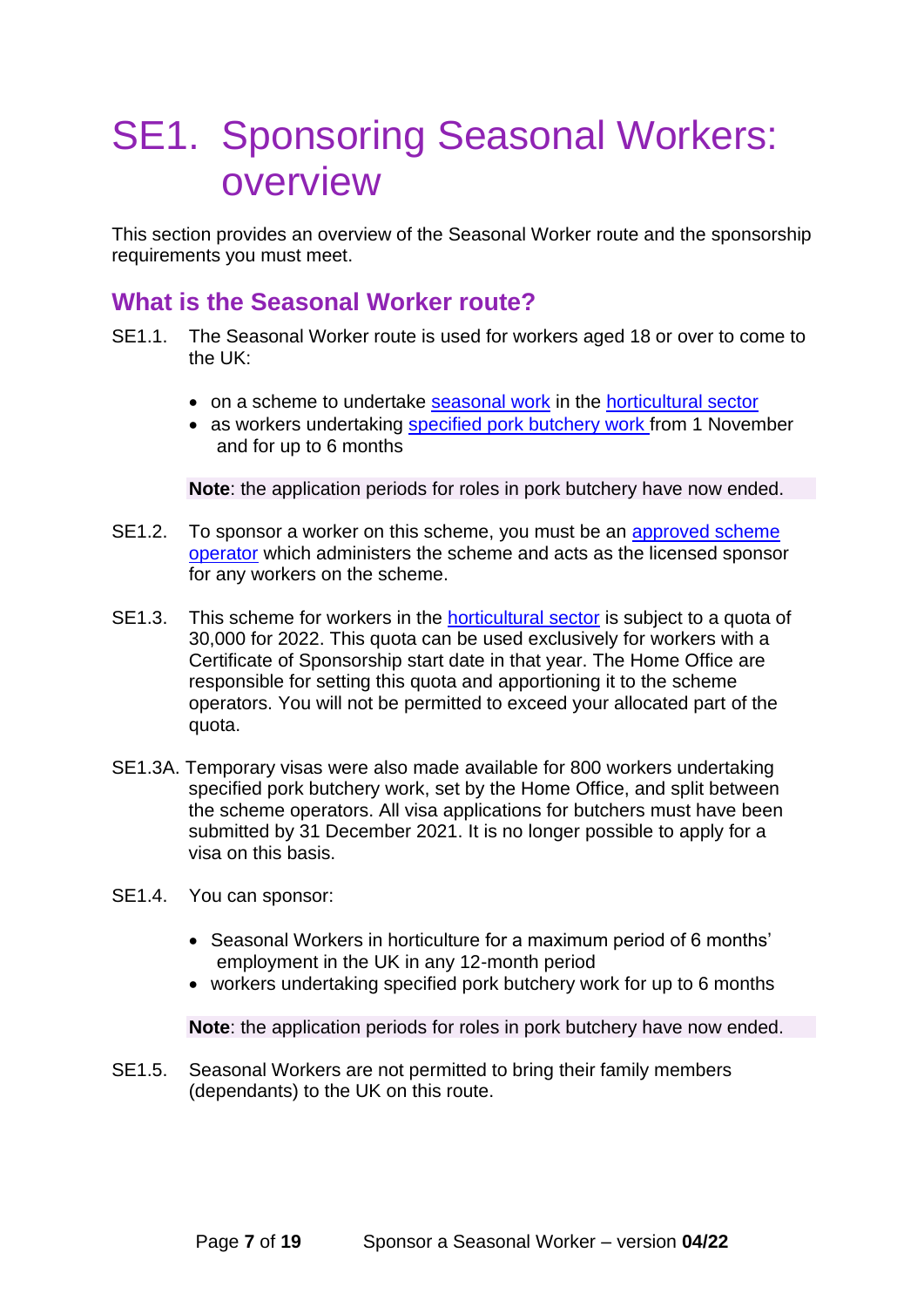## <span id="page-7-0"></span>**Who needs to be sponsored on the Seasonal Worker route?**

- SE1.6. You will need to sponsor any overseas national you wish to employ if they are not a 'settled worker' or do not otherwise have immigration permission to work for you in the UK. This includes most [EU, EEA](https://www.gov.uk/eu-eea) and Swiss nationals who arrived in the UK after 31 December 2020.
- SE1.7. You do not have to sponsor certain categories of worker, including:
	- Irish citizens (with very limited exceptions)
	- EU, EEA and Swiss citizens (and their eligible family members) who have been granted status under the [EU Settlement Scheme](https://www.gov.uk/settled-status-eu-citizens-families)
	- people with indefinite leave to enter or remain in the UK (also known as 'settlement')
- SE1.8. This is not a complete list. For further information on who does, and does not, need sponsorship, see section S1 of [Part 2: Sponsor a worker.](https://www.gov.uk/government/publications/workers-and-temporary-workers-guidance-for-sponsors-part-2-sponsor-a-worker/workers-and-temporary-workers-guidance-for-sponsors-part-2-sponsor-a-worker-general-information-accessible-version#who-needs)

#### <span id="page-7-1"></span>**What are the sponsorship requirements for the Seasonal Worker route?**

- <span id="page-7-2"></span>SE1.9. If you wish to sponsor a person on the Seasonal Worker route, you must:
	- be an [approved scheme operator](#page-8-2) and hold a valid [Temporary Worker](#page-7-2) [sponsor licence](#page-7-2) for the Seasonal Worker route
	- understand the general requirements for sponsoring a worker– see Part [2: Sponsor a worker](https://www.gov.uk/government/publications/workers-and-temporary-workers-guidance-for-sponsors-part-2-sponsor-a-worker)
	- understand [what the Seasonal Worker route is](#page-6-1) and who you can sponsor on this route
	- understand [your responsibilities as an approved scheme](#page-9-0) sponsor this includes ensuring the welfare of the workers you sponsor and that they are paid in line with the minimum pay requirements for this route
	- satisfy yourself any worker you wish to sponsor can meet the [immigration requirements](#page-13-0) for the route
	- assign a [valid Certificate of Sponsorship \(CoS\)](#page-14-2) to the worker you wish to sponsor and pay the [CoS fee](#page-15-2)
	- keep records for each worker you sponsor, including information on how you recruited the worker – see [Appendix D](https://www.gov.uk/government/publications/keep-records-for-sponsorship-appendix-d) to the sponsor guidance
	- have eligible 'key personnel' in place to manage your licence and assign CoS – see [Part 1: Apply for a licence](https://www.gov.uk/government/publications/workers-and-temporary-workers-guidance-for-sponsors-part-1-apply-for-a-licence/workers-and-temporary-workers-guidance-for-sponsors-part-1-apply-for-a-licence-accessible-version#L4) for guidance on key personnel
	- understand and comply with all of your sponsor duties see Part 3: [Sponsor duties](https://www.gov.uk/government/publications/workers-and-temporary-workers-guidance-for-sponsors-part-3-sponsor-duties-and-compliance)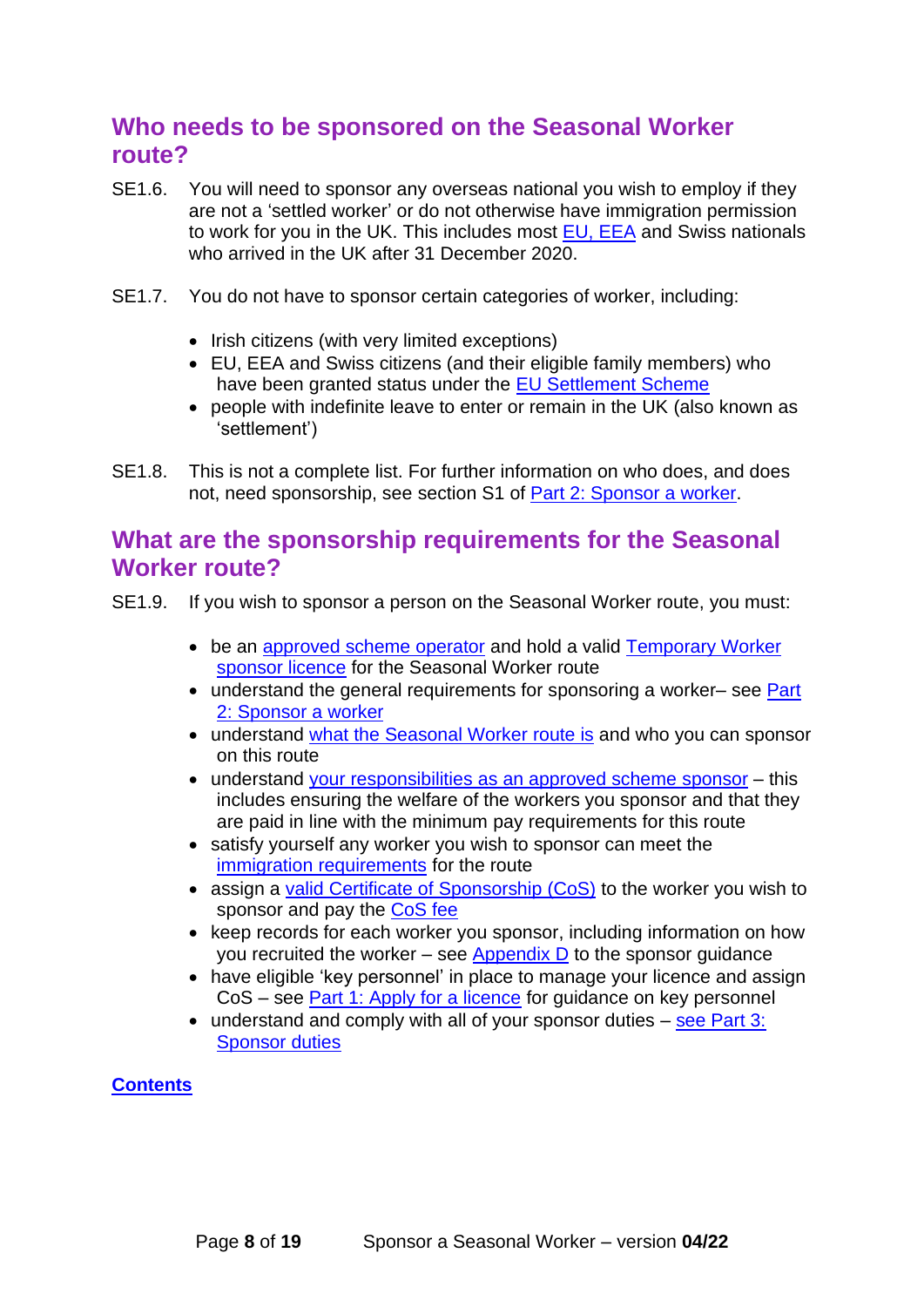## <span id="page-8-0"></span>SE2. How to get a Seasonal Worker sponsor licence

This section tells you about the requirements you must meet to be eligible for a Seasonal Worker sponsor licence.

**Note**: this section is for information only. Four overarching bodies (scheme operators) have been approved for a sponsor licence for this route. No further scheme operators will be issued with a sponsor licence on this route without prior approval to be a scheme operator.

### <span id="page-8-1"></span>**General requirements**

- SE2.1. If you wish to sponsor a Seasonal Worker, you must hold a valid Temporary Worker sponsor licence for the Seasonal Worker route. If you do not already hold such a licence, you must apply for one by completing the [online application form,](https://www.points.homeoffice.gov.uk/gui-sponsor-jsf/Register/SponsorRegister.faces) paying the relevant [application fee,](https://www.gov.uk/government/publications/visa-regulations-revised-table) and submitting the supporting evidence specified in [Appendix A](https://www.gov.uk/government/publications/supporting-documents-for-sponsor-applications-appendix-a) to the sponsor guidance.
- SE2.2. Before applying for your licence, you should read:
	- [Part 1: Apply for a licence](https://www.gov.uk/government/publications/workers-and-temporary-workers-guidance-for-sponsors-part-1-apply-for-a-licence) for detailed information on the general requirements and the application process
	- this section for guidance specific to the Seasonal Worker route

#### <span id="page-8-2"></span>**Specific requirements for a Seasonal Worker licence**

- SE2.3. To be eligible to apply for a licence to sponsor Seasonal Workers you must be an overarching body (scheme operator) which is:
	- endorsed by the Department for Environment, Food and Rural Affairs [\(DEFRA\)](https://www.gov.uk/government/organisations/department-for-environment-food-rural-affairs) to be an approved scheme operator, and
	- licensed by the [Gangmasters and Labour Abuse Authority](http://www.gla.gov.uk/)
- SE2.4. Individual employers and organisations are not eligible for a sponsor licence on this route, even if they are licensed as a sponsor on other routes.
- SE2.5. The Home Office reserves the right to refuse a sponsor licence application, even where a DEFRA endorsement has been secured.

### <span id="page-8-3"></span>**How to keep your licence**

- SE2.6. If you are granted a licence, you must comply with all of your sponsor duties (including your [additional responsibilities](#page-9-0) as an approved scheme operator). If you do not, we may take action against you, including:
	- downgrading your licence rating
	- suspending your licence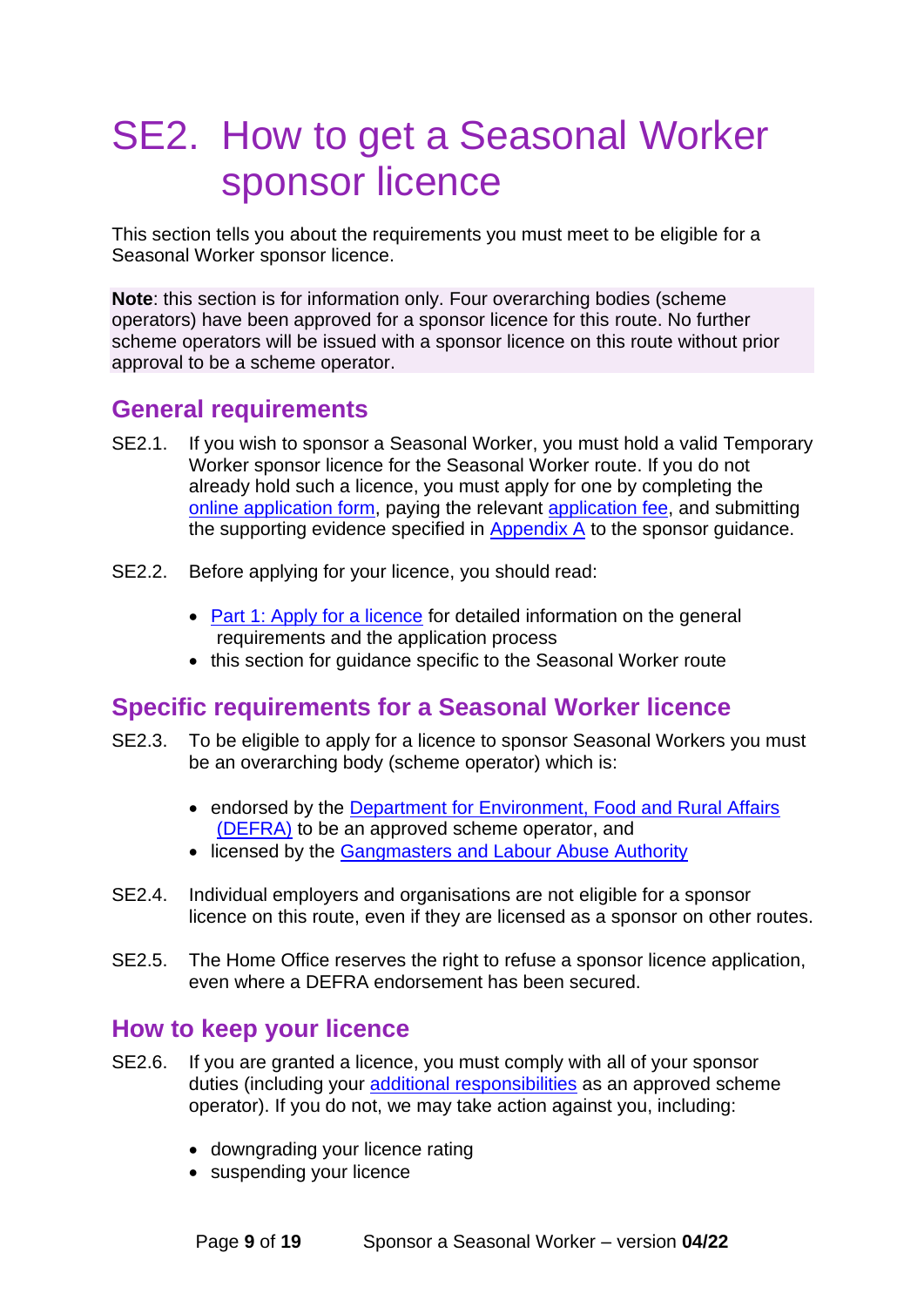- revoking your licence
- reporting you to the police or other relevant authorities
- <span id="page-9-0"></span>SE2.7. For details, see **Part 3: Sponsor duties and compliance**.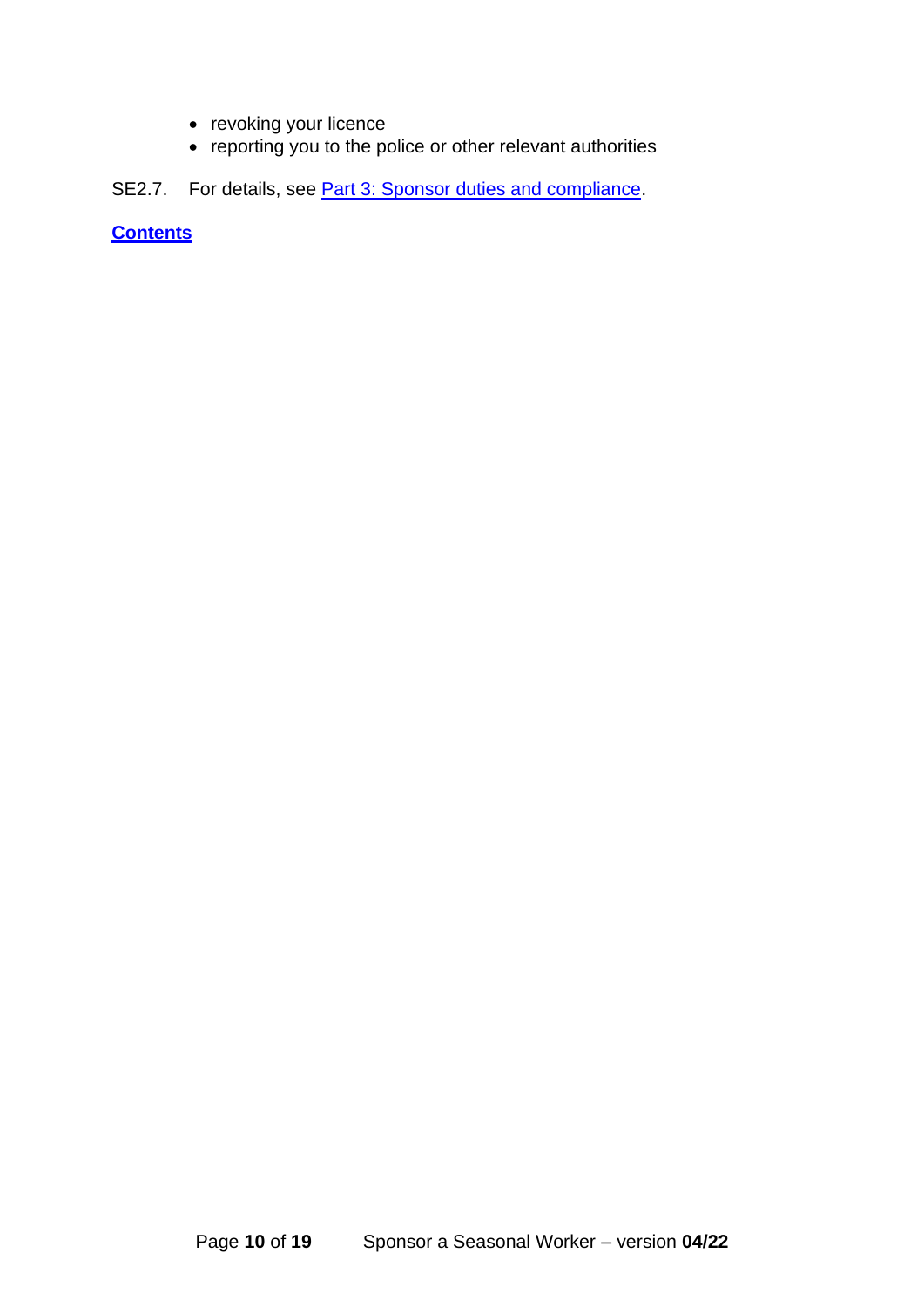## <span id="page-10-0"></span>SE3. Your responsibilities as an approved scheme operator

This section tells you about your responsibilities as an approved scheme operator on the Seasonal Worker route.

#### <span id="page-10-1"></span>**Overview**

- SE3.1. As an approved scheme operator, you have particular responsibilities towards your sponsored workers, including ensuring their welfare. These responsibilities are in addition to your general sponsor duties set out in **Part** [3: Sponsor duties and compliance.](https://www.gov.uk/government/publications/workers-and-temporary-workers-guidance-for-sponsors-part-3-sponsor-duties-and-compliance/workers-and-temporary-workers-guidance-for-sponsors-part-3-sponsor-duties-and-compliance-accessible-version)
- SE3.2. You must fully comply with all the requirements in this section or we will take action against you, up to and including the [revocation of your sponsor](https://www.gov.uk/government/publications/workers-and-temporary-workers-guidance-for-sponsors-part-3-sponsor-duties-and-compliance/workers-and-temporary-workers-guidance-for-sponsors-part-3-sponsor-duties-and-compliance-accessible-version#C10)  [licence.](https://www.gov.uk/government/publications/workers-and-temporary-workers-guidance-for-sponsors-part-3-sponsor-duties-and-compliance/workers-and-temporary-workers-guidance-for-sponsors-part-3-sponsor-duties-and-compliance-accessible-version#C10)
- SE3.3. You are responsible for all of the workers you sponsor on this scheme. It is important that you work closely with the employers where your sponsored workers are placed. If you do not maintain a high standard of welfare and control – for example, if workers are not doing the work you said they would – we will take action against you.

### <span id="page-10-2"></span>**Monitoring workers' welfare**

- SE3.4. You must undertake robust and comprehensive monitoring of all the workers you sponsor in their workplace, including ensuring that:
	- the workers' work environment is safe and complies with relevant Health and Safety requirements
	- employers take adequate steps to ensure workers understand Health and Safety procedures, including providing translations into the workers' first language if required
	- workers are treated fairly by their employer, including not penalising workers for failing to work at the fair piece rate
	- workers are given an employment contract in their first language, as well as in English – these must not be zero-hours contracts
	- workers are paid properly this includes paying the minimum hourly rate, alongside satisfying relevant National Minimum Wage regulations, including those on fair rates for piece work, and Holiday Pay
	- workers are allowed time off and proper breaks
	- workers are made fully aware of procedures if they are sick or injured, including how to make a claim on any medical insurance they may have
	- workers are provided with appropriate equipment to do their job safely and are not charged for it, including any replacements of worn and accidentally damaged items
	- employers with whom you have placed workers do not impose additional, unnecessary charges on workers, whether directly or indirectly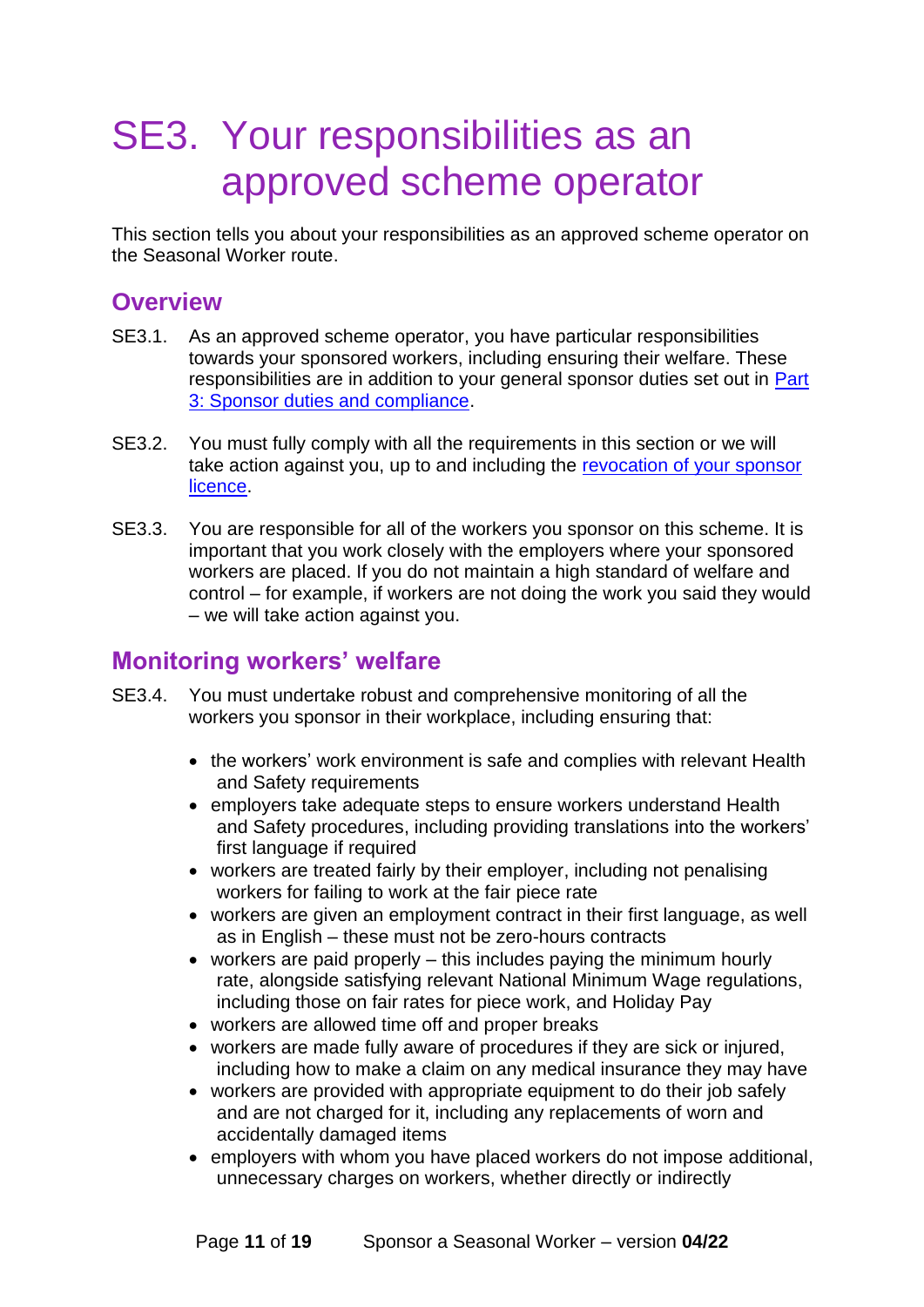- workers are housed in hygienic and safe accommodation that is in a good state of repair
- workers are not transported in unsafe vehicles
- workers are not threatened with, or subjected to, violence
- workers are not subject to any discrimination
- workers' passports, travel documents or any other identity documents are not withheld from them
- procedures are in place to enable workers to report any concerns to you
- workers are made fully aware of the expectations on you and the employer, and how to report any concerns where those expectations are not met
- SE3.5. You can find guidance on meeting these requirements in the **Employing** [people](https://www.gov.uk/browse/employing-people) and [Agricultural workers' rights](https://www.gov.uk/agricultural-workers-rights) pages on the GOV.UK website.
- SE3.6. If you, the Home Office or any relevant outside agency (for example the Gangmasters and Labour Abuse Authority or the Health and Safety Executive) identify issues with a grower to whom you are supplying workers that impact the safety or wellbeing of the participating workers, these issues must be addressed immediately and, as appropriate, the participating workers transferred to an alternative grower.

#### <span id="page-11-0"></span>**If the worker wishes to change employer**

- SE3.7. You must establish a clear employer transfer pathway, including transparent criteria for making a transfer request and a process for considering such requests. This should be communicated to workers before they start to work on the farm.
- SE3.8. You must not normally refuse requests from participating workers to change employers. Participating workers can change employers if they wish and must normally be allowed to do so, unless there are significant reasons not to permit this (for example, their visa will imminently expire and the duration of the necessary training requirements would make such a move impractical).

#### <span id="page-11-1"></span>**Additional requirements**

- SE3.9. You must not place any additional charges on participating workers, beyond the costs of administrating the scheme.
- SE3.10. You cannot use the Seasonal Worker route to source your own labour needs.
- SE3.11. You must not place workers at an employment business or agency.
- SE3.12. You must only place workers with growers who have demonstrated to you that they are actively engaging with Jobcentre Plus to recruit UK based workers.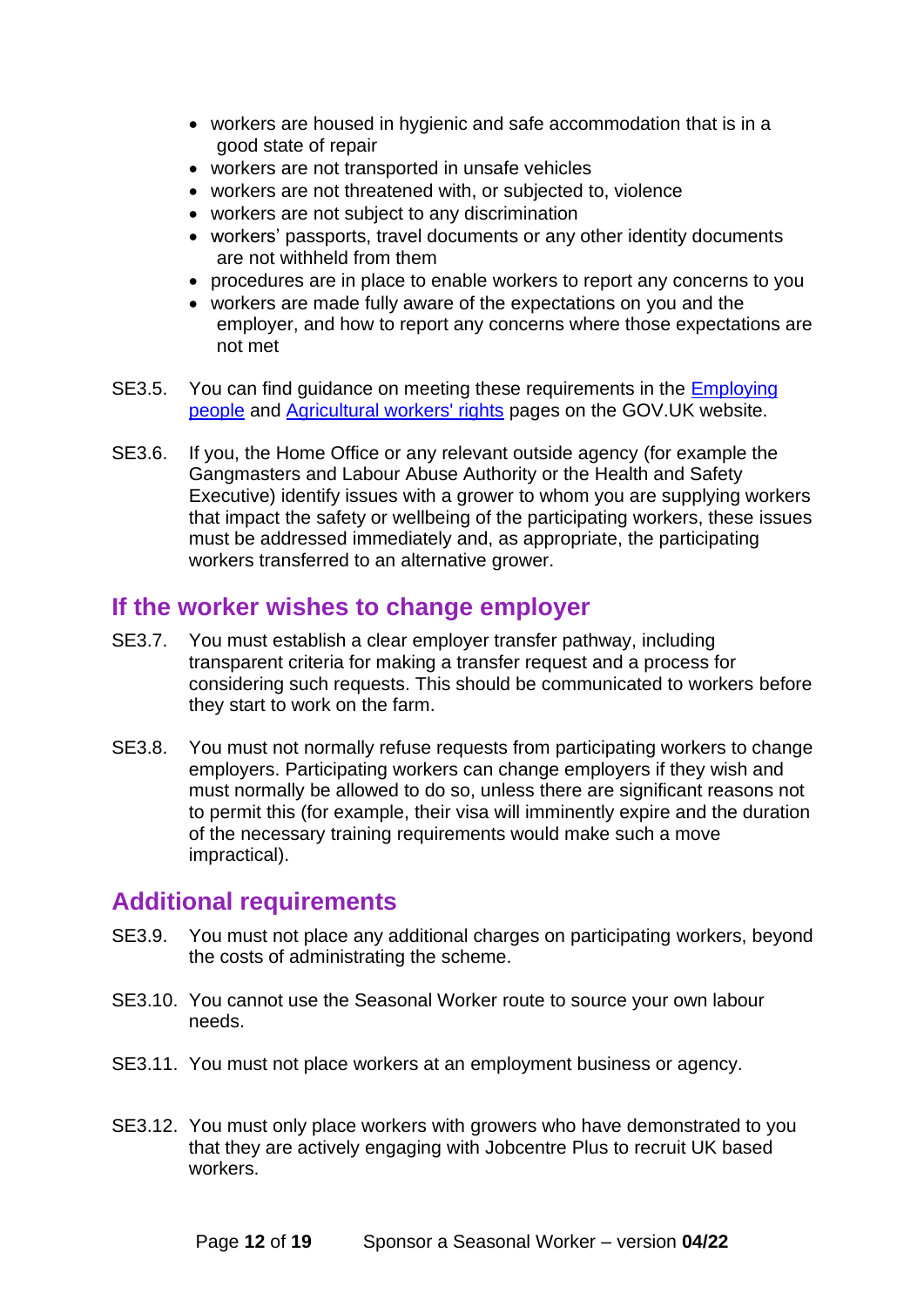SE3.13. You must maintain full licensing with the Gangmasters Labour Abuse Authority at all times.

#### <span id="page-12-0"></span>**Compliance with visa requirements**

- SE3.14. You must satisfy yourself that any worker you sponsor on this scheme can meet the [immigration requirements](#page-13-0) of this route and will comply with the [conditions of their stay.](https://www.gov.uk/government/publications/workers-and-temporary-workers-guidance-for-sponsors-part-2-sponsor-a-worker/workers-and-temporary-workers-guidance-for-sponsors-part-2-sponsor-a-worker-general-information-accessible-version#S8)
- SE3.15. We will [revoke your licence](https://www.gov.uk/government/publications/workers-and-temporary-workers-guidance-for-sponsors-part-3-sponsor-duties-and-compliance/workers-and-temporary-workers-guidance-for-sponsors-part-3-sponsor-duties-and-compliance-accessible-version#C10) if, within any 12-month period, any of the following occur:
	- fewer than 95 percent of your sponsored workers are granted entry clearance (a visa)
	- 3 percent or more of your sponsored workers who obtain entry clearance (a visa) fail to arrive at their place of employment
	- fewer than 97 percent of your sponsored workers who obtain entry clearance (a visa) leave the UK at the end of their permitted stay
- SE3.16. See Annexes C1 to C3 of **[Part 3: Sponsor duties and compliance](https://www.gov.uk/government/publications/workers-and-temporary-workers-guidance-for-sponsors-part-3-sponsor-duties-and-compliance/workers-and-temporary-workers-guidance-for-sponsors-part-3-sponsor-duties-and-compliance-accessible-version)** for a full list of reasons for which we can revoke a sponsor licence.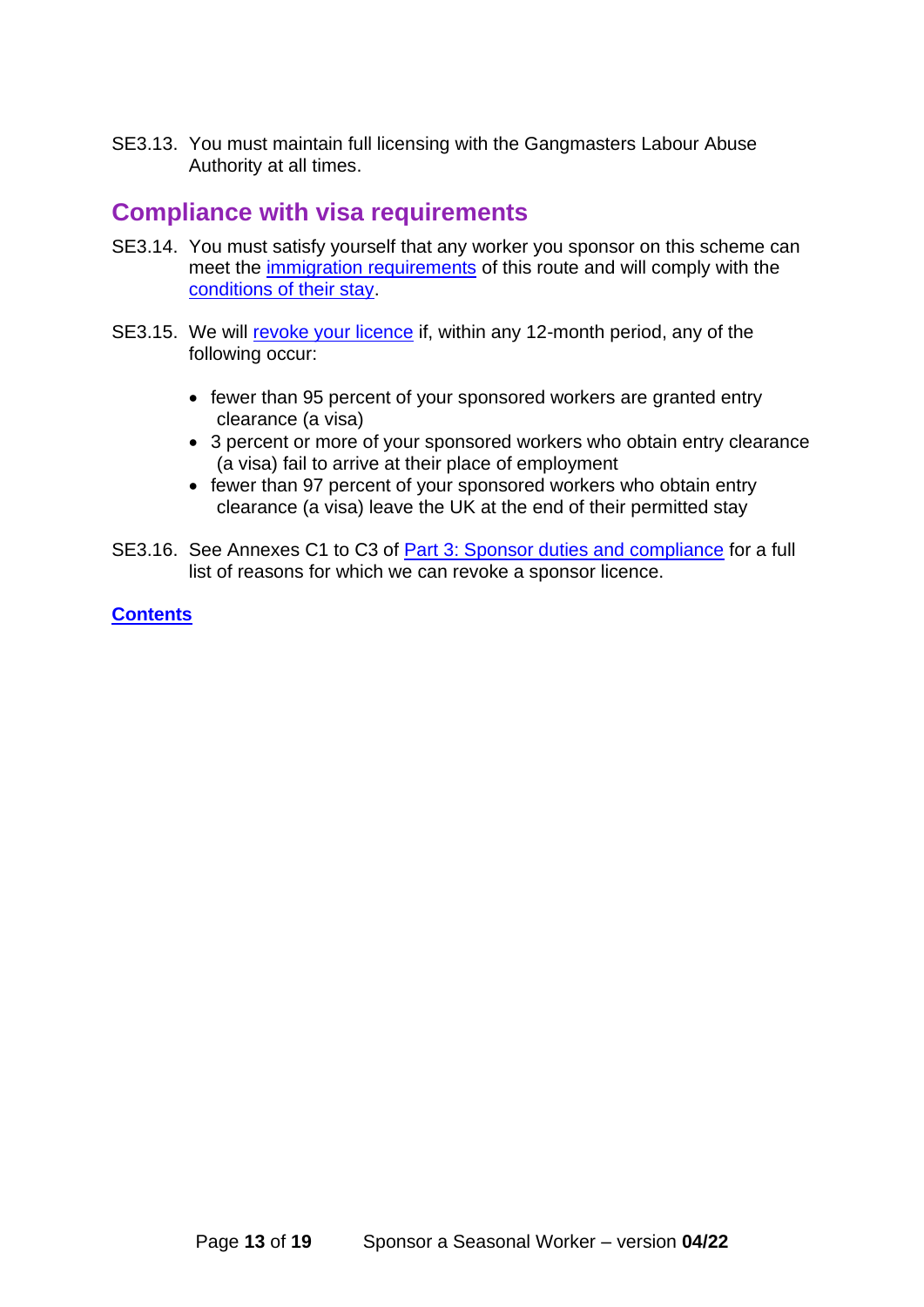## <span id="page-13-0"></span>SE4. Immigration requirements for Seasonal Workers

This section tells you about the immigration requirements Seasonal Workers must meet and where you can find further information.

### <span id="page-13-1"></span>**Overview**

- SE4.1. People who wish to come to the UK on the Seasonal Worker route must meet the requirements in [Appendix Temporary Work -](https://www.gov.uk/guidance/immigration-rules/immigration-rules-appendix-t5-temporary-worker-seasonal-worker) Seasonal Worker to the Immigration Rules.
- SE4.2. These requirements include that the applicant:
	- has a valid [Certificate of Sponsorship \(CoS\)](#page-14-2) issued by an approved [scheme operator](#page-7-2) for:
		- o [seasonal work](#page-4-0) in the [horticultural sector](#page-3-3)
		- o [specified pork butchery work](#page-4-1) (for workers who submitted an application between 1 November 2021 and 31 December 2021 only)
	- is aged at least 18 on the date of their application for entry clearance
	- meets the [financial requirement](#page-13-2)
	- meets the [entry requirement](#page-13-3)
- SE4.3. This is not the full list of requirements you must refer to the relevant [Immigration Rules](https://www.gov.uk/guidance/immigration-rules/immigration-rules-appendix-t5-temporary-worker-seasonal-worker) for these.

### <span id="page-13-2"></span>**Financial requirement**

- SE4.4. The applicant must show they have enough funds to support themselves while they are in the UK.
- SE4.5. You can certify this requirement is met when you assign a CoS to them (also known as 'certifying maintenance'). Otherwise, the applicant must provide evidence of funds as specified in [Appendix Finance](https://www.gov.uk/guidance/immigration-rules/immigration-rules-appendix-finance) to the Immigration Rules.
- SE4.6. For further information, see section S7 of [Part 2: Sponsor a worker.](https://www.gov.uk/government/publications/workers-and-temporary-workers-guidance-for-sponsors-part-2-sponsor-a-worker)

#### <span id="page-13-3"></span>**Entry requirement**

SE4.7. Applicants must apply for entry clearance (a visa) to be able to come to the UK on this route. If they arrive in the UK without the relevant visa, they will be refused entry, even if they otherwise meet the requirements.

### <span id="page-13-4"></span>**Extension of permission and 'switching'**

SE4.8. Workers who entered the UK with a Seasonal Worker visa cannot apply for an extension of stay from within the UK.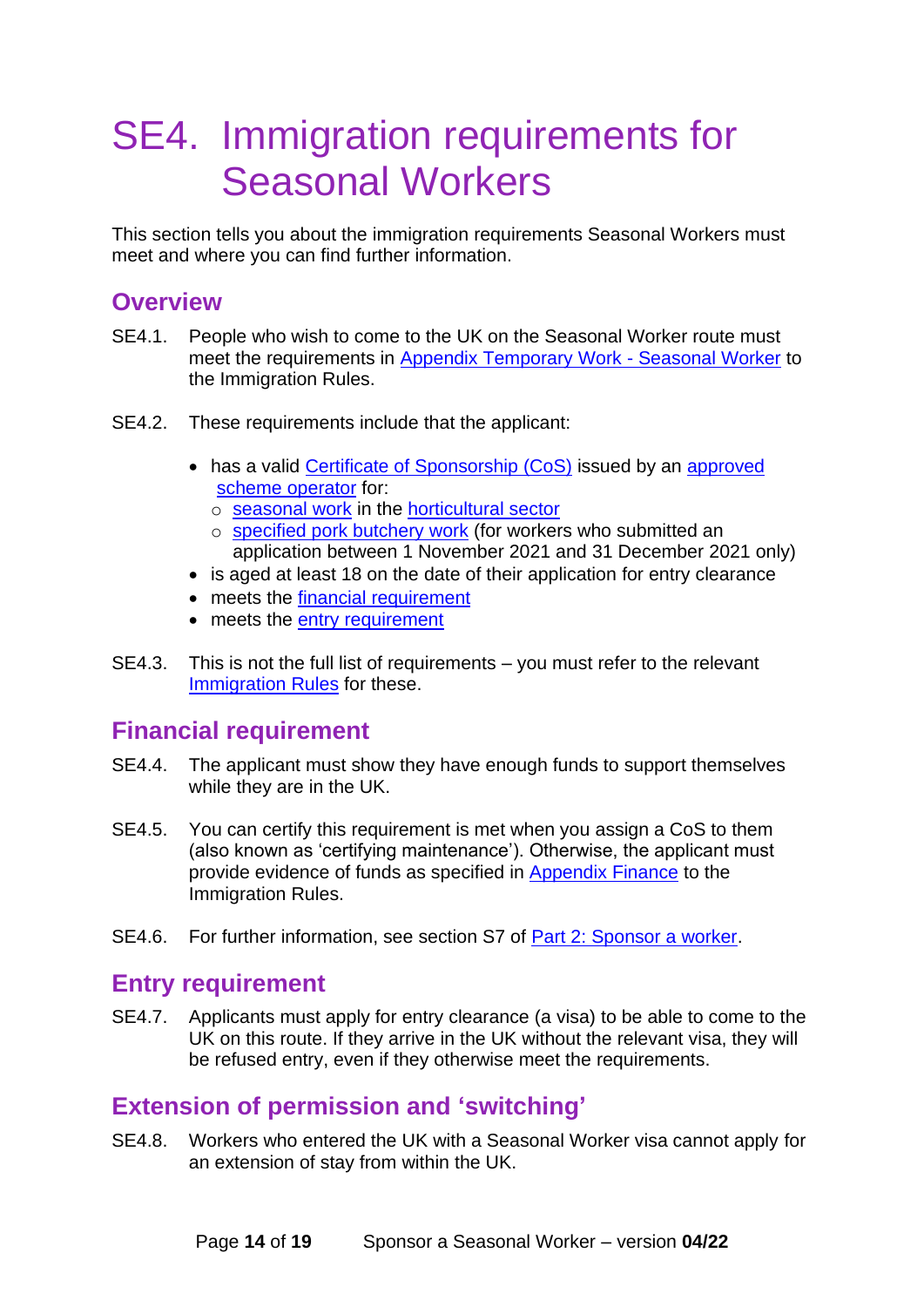SE4.9. Individuals who are in the UK on another immigration route are not permitted to 'switch' (change route) to the Seasonal Worker route. If you wish to sponsor a person on the Seasonal Worker route but they are in the UK on another route, they must leave the UK and apply for entry clearance from overseas.

#### <span id="page-14-0"></span>**How long Seasonal Workers can stay**

- SE4.10. If the applicant makes a successful application for entry clearance to work in the [horticultural sector,](#page-3-3) they will be granted for whichever is the shorter of:
	- the period of the role on the CoS plus 14 days before and after; or
	- a maximum period of 6 months' stay in the UK in any 12-month period
- SE4.10A. If the applicant made a successful application for entry clearance to work in a role within the [specified pork butchery work](#page-4-1) sector, they will have been granted for whichever is the shorter of:
	- the period of the role on the CoS plus 14 days before and after; or
	- 6 months

**Note**: it is no longer possible to apply under the provision referred to in paragraphs SE4.10A.

SE4.11. Applicants cannot be granted permission beyond the periods referred to above.

#### <span id="page-14-1"></span>**Further information**

- SE4.12. You can find more information about the Seasonal Worker route on the Temporary Worker – [Seasonal Worker visa](https://www.gov.uk/seasonal-worker-visa) pages on GOV.UK.
- <span id="page-14-2"></span>SE4.13. You should also refer to sections S7 to S9 of [Part 2: Sponsor a worker](https://www.gov.uk/government/publications/workers-and-temporary-workers-guidance-for-sponsors-part-2-sponsor-a-worker) for further information on immigration requirements and conditions of stay.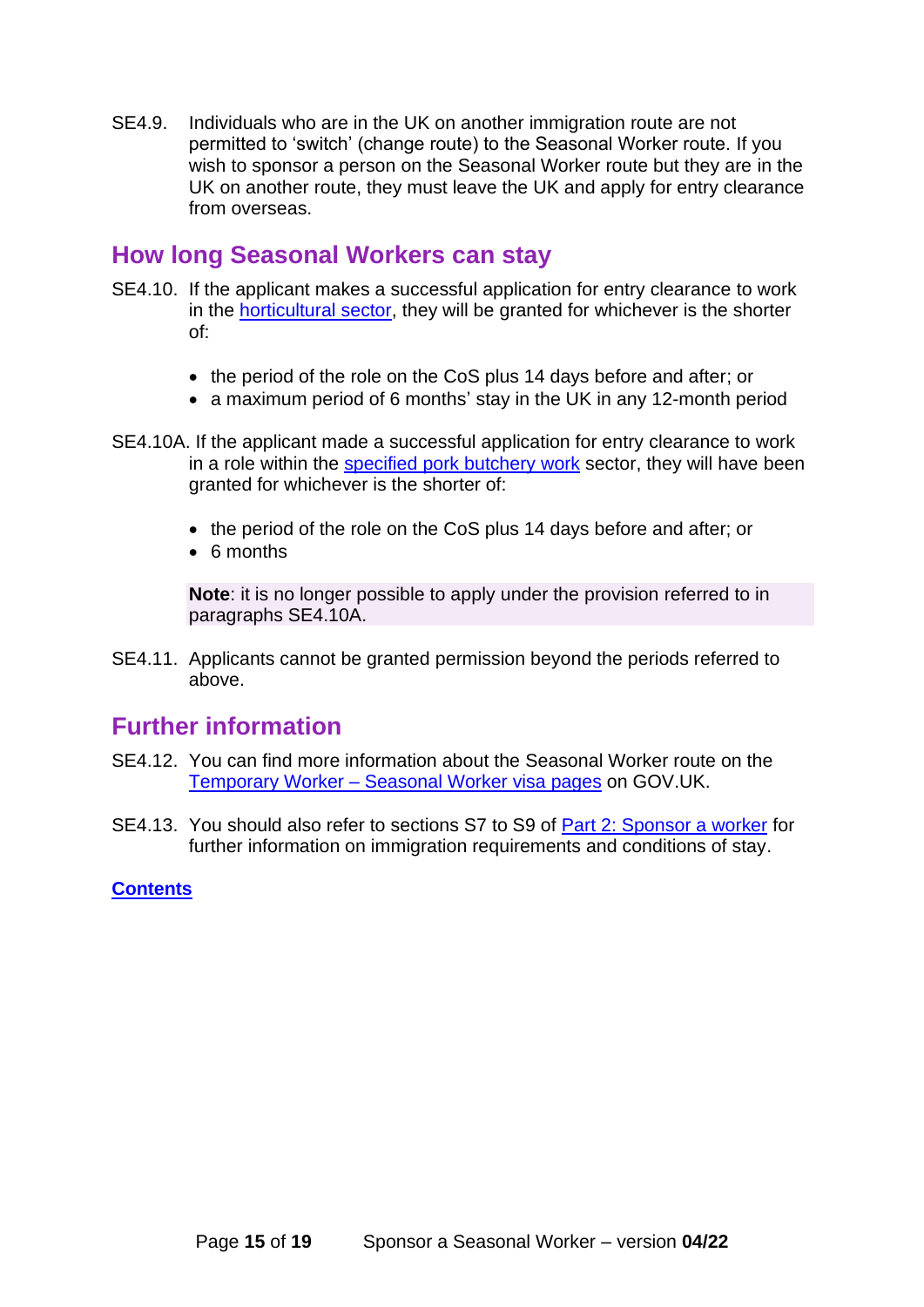## <span id="page-15-0"></span>SE5. Certificate of Sponsorship for Seasonal Workers

This section tells you how to assign a valid Certificate of Sponsorship on the Seasonal Worker route.

#### <span id="page-15-1"></span>**Overview**

- SE5.1. If you have followed all the rules in this guidance and you wish to sponsor a worker on the Seasonal Worker route, you must assign them a valid Certificate of Sponsorship (CoS), using your [sponsorship management](https://www.gov.uk/sponsor-management-system)  [system \(SMS\)](https://www.gov.uk/sponsor-management-system) account.
- SE5.2. Before assigning a CoS, you should satisfy yourself that the worker can meet the relevant [immigration requirements.](#page-13-0)
- SE5.3. You must be an A-rated sponsor you cannot sponsor a person on the Seasonal Worker route if you are B-rated. For information on sponsor ratings, see [Part 1: Apply for a licence.](https://www.gov.uk/government/publications/workers-and-temporary-workers-guidance-for-sponsors-part-1-apply-for-a-licence)
- SE5.4. For detailed information on what a CoS is, and how many you can assign, see section S2 of [Part 2: Sponsor a worker.](https://www.gov.uk/government/publications/workers-and-temporary-workers-guidance-for-sponsors-part-2-sponsor-a-worker)
- SE5.5. You can find technical guidance on how to complete a CoS on GOV.UK: [User manuals: sponsorship management system \(SMS\)](https://www.gov.uk/government/collections/sponsorship-information-for-employers-and-educators#user-manuals:-sponsorship-management-system-(sms)) – see in particular manual 8.

#### <span id="page-15-2"></span>**Fees**

SE5.6. You must pay a fee for each CoS you assign – see the ['UK visa fees'](https://www.gov.uk/government/publications/visa-regulations-revised-table) page on GOV.UK for information on current fee levels.

### <span id="page-15-3"></span>**Use of the CoS**

- SE5.7. Once you have assigned a CoS, the worker must use it to apply for entry clearance (a visa) within 3 months of the date the CoS was assigned.
- SE5.8. If the CoS is not used by these dates, we may reject the worker's application and not consider it. It is no longer possible to assign CoS for roles in the pork butchery sector.
- SE5.9. The worker must not apply for entry clearance more than 3 months before the start date recorded on their CoS. If they do, we will refuse their application.
- SE5.10. We will also refuse the application if the CoS:
	- has been withdrawn by you or cancelled by the Home Office see [section S6](https://www.gov.uk/government/publications/workers-and-temporary-workers-guidance-for-sponsors-part-2-sponsor-a-worker/workers-and-temporary-workers-guidance-for-sponsors-part-2-sponsor-a-worker-general-information-accessible-version#Cancelling-or-withdrawing-a-CoS) of Part 2: Sponsor a worker for information on when a CoS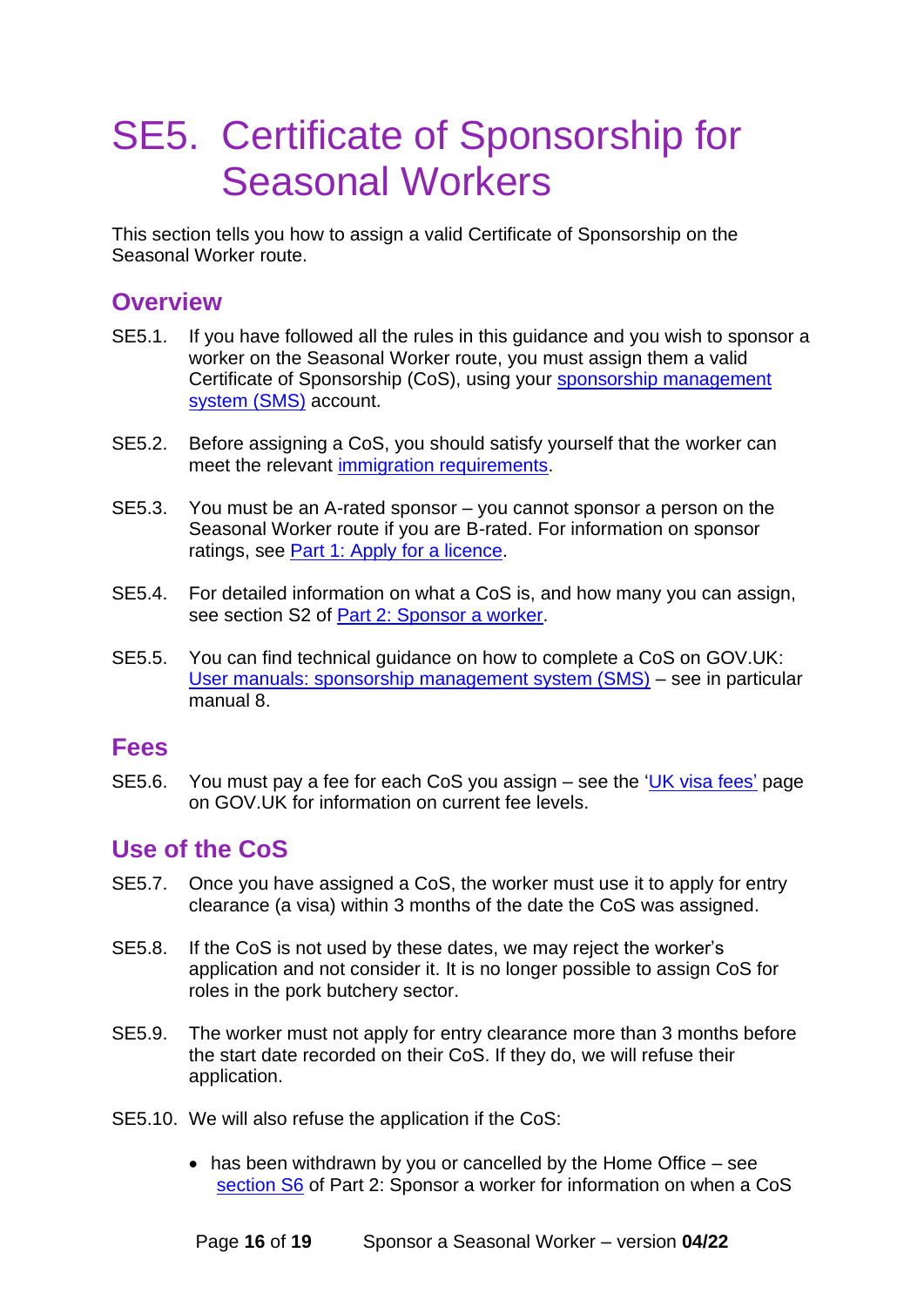can be withdrawn or cancelled

• was used in a previous application that was refused

### <span id="page-16-0"></span>**What the CoS must confirm**

- SE5.11. For a CoS to be valid, it must meet the relevant requirements set out in paragraphs SAW 4.1 to SAW 4.2 of [Appendix Temporary Work -](https://www.gov.uk/guidance/immigration-rules/immigration-rules-appendix-t5-temporary-worker-seasonal-worker) Seasonal [Worker](https://www.gov.uk/guidance/immigration-rules/immigration-rules-appendix-t5-temporary-worker-seasonal-worker) to the Immigration Rules.
- SE5.12. By assigning a CoS on the Seasonal Worker route, you guarantee that the worker:
	- is at least 18 years old
	- will not establish a business in the UK
	- will only take employment in a job permitted by this scheme, and with an employer approved by you in the [horticultural sector](#page-3-3)
	- will comply with the conditions of their entry clearance and will leave the UK when it expires – see the 'Conditions of stay' section of [Part 2:](https://www.gov.uk/government/publications/workers-and-temporary-workers-guidance-for-sponsors-part-2-sponsor-a-worker)  [sponsor a](https://www.gov.uk/government/publications/workers-and-temporary-workers-guidance-for-sponsors-part-2-sponsor-a-worker) worker for further information

SE5.13. The CoS must confirm all of the following:

- that you are sponsoring the worker on the Seasonal Worker route
- the worker's personal information (such as name, date of birth, nationality), passport details and contact details
- the start and end date of their employment see 'How long you can [assign a CoS to a Seasonal Worker'](#page-17-0)
- total weekly hours of work, which must comply with the Working Time **Requlations**
- where the worker will carry out their employment this should include their main work address and any other regular work addresses, if relevant
- whether the worker was sourced through an agent and, if so, details of that agent
- the job title
- the relevant [occupation code](https://www.gov.uk/government/publications/workers-and-temporary-workers-guidance-for-sponsors-part-2-sponsor-a-worker/workers-and-temporary-workers-guidance-for-sponsors-part-2-sponsor-a-worker-general-information-accessible-version#occupation-code) (select from the drop-down list under 'Job type') – this must be an eligible occupation in the [horticultural sector](#page-3-3) (note that the application deadline for roles in the pork butchery sector has now ended)
- the main duties of the role for which the worker is being sponsored
- details of the worker's pay, which confirm the worker will be paid at least £10.10 for each hour they work, and any allowances or guaranteed bonuses – this must conform with all relevant legislation, such as the National Minimum Wage and the relevant Agricultural Wages Order rate where this applies
- whether you wish to [certify maintenance](#page-13-2) for the worker

#### <span id="page-16-1"></span>Salary for workers in the specified pork butchery work sector

SE5.13A. If you assigned a CoS to an applicant for [specified pork butchery work,](#page-4-1) you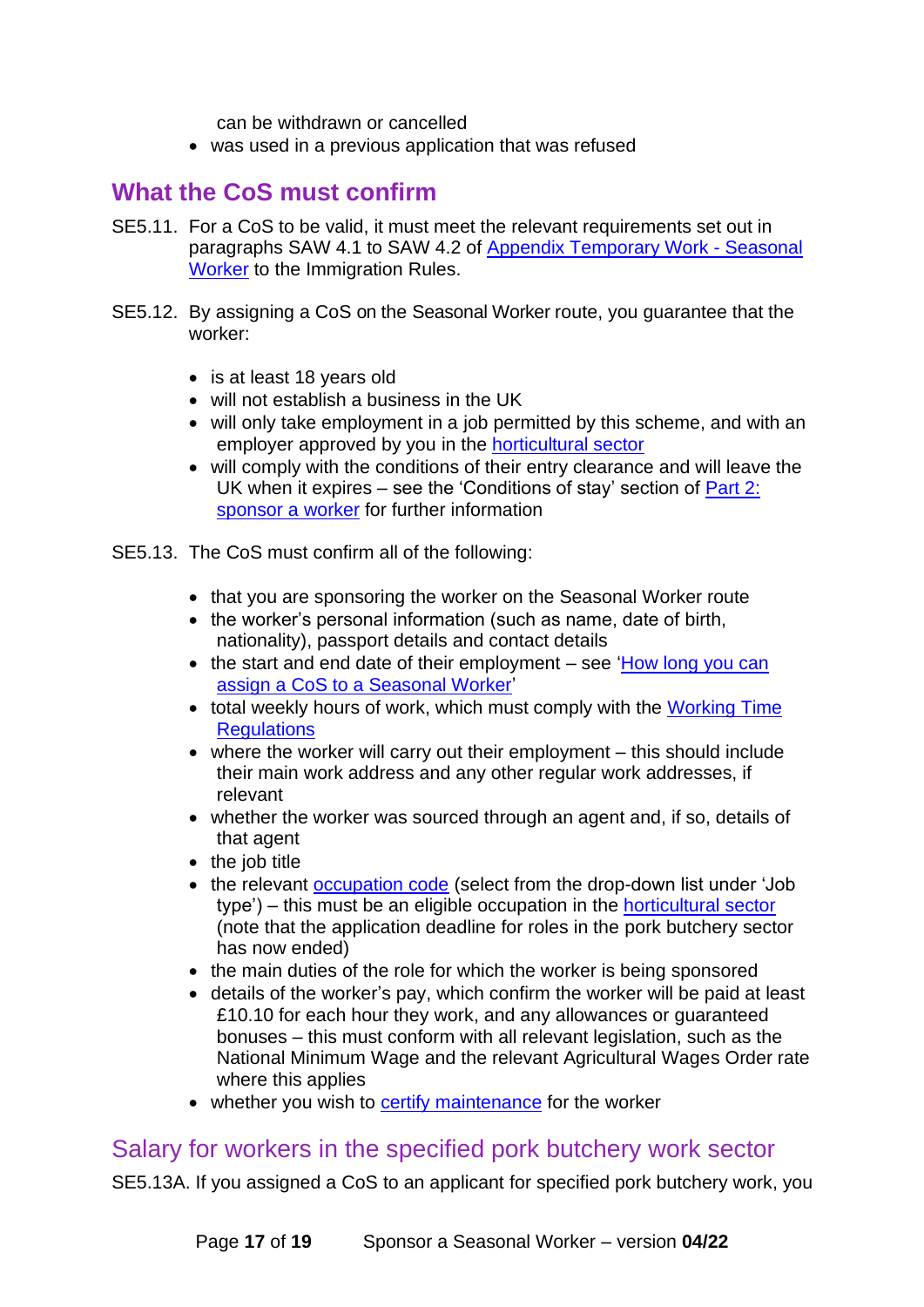must have confirmed on the CoS, and ensure they will continue to receive, a salary that equals or exceeds both of the following:

- £25,600 per year
- £10.10 per hour
- SE5.13B. The salary referred to in paragraph SE5.13A only includes guaranteed basic gross pay (before income tax and including employee pension and national insurance contributions) and does not include other pay and benefits.
- SE5.13C. If the applicant is being sponsored to work more than 48 hours a week, only the salary for the first 48 hours a week will be considered towards the salary threshold of £25,600 referred to in paragraph SE5.13A.

#### <span id="page-17-0"></span>**How long you can assign a CoS to a Seasonal Worker**

SE5.14. You must not assign a CoS for longer than you need the worker or beyond the maximum period permitted by the scheme, up to 6 months in any 12 month period, including time spent working for another sponsor

**Note**: you can no longer assign a CoS for roles in pork butchery.

- SE5.15. You should always check with the worker if they have been in the UK during the last 12 months with another scheme operator to ensure that you do not sponsor them for longer than permitted. If you assign a CoS for longer than the permitted period, we will refuse the worker's application. We will also speak to the Department for Environment, Food and Rural Affairs and ask them if they wish to continue endorsing your scheme. If they stop endorsing your scheme, we will [revoke your sponsor licence.](https://www.gov.uk/government/publications/workers-and-temporary-workers-guidance-for-sponsors-part-3-sponsor-duties-and-compliance/workers-and-temporary-workers-guidance-for-sponsors-part-3-sponsor-duties-and-compliance-accessible-version#C10)
- SE5.16. For further information on entering start and end dates, see [section S3](https://www.gov.uk/government/publications/workers-and-temporary-workers-guidance-for-sponsors-part-2-sponsor-a-worker/workers-and-temporary-workers-guidance-for-sponsors-part-2-sponsor-a-worker-general-information-accessible-version#start) in Part 2: Sponsor a worker.

#### <span id="page-17-1"></span>**Reporting duties and record keeping**

- SE5.17. Once you have assigned a CoS to a worker, you must tell us if they fail to start their employment, are absent without permission, move to a different work location or there are any significant changes to the nature of their work or salary, or to your organisation. For full details of your reporting and other duties, see: [Part 3: Sponsor duties and compliance.](https://www.gov.uk/government/publications/workers-and-temporary-workers-guidance-for-sponsors-part-3-sponsor-duties-and-compliance)
- SE5.18. You must also keep records for each worker you sponsor as specified in [Appendix D](https://www.gov.uk/government/publications/keep-records-for-sponsorship-appendix-d) to the sponsor guidance.
- SE5.19. If you fail to meet these duties, we may [revoke your sponsor licence.](https://www.gov.uk/government/publications/workers-and-temporary-workers-guidance-for-sponsors-part-3-sponsor-duties-and-compliance/workers-and-temporary-workers-guidance-for-sponsors-part-3-sponsor-duties-and-compliance-accessible-version#C10)